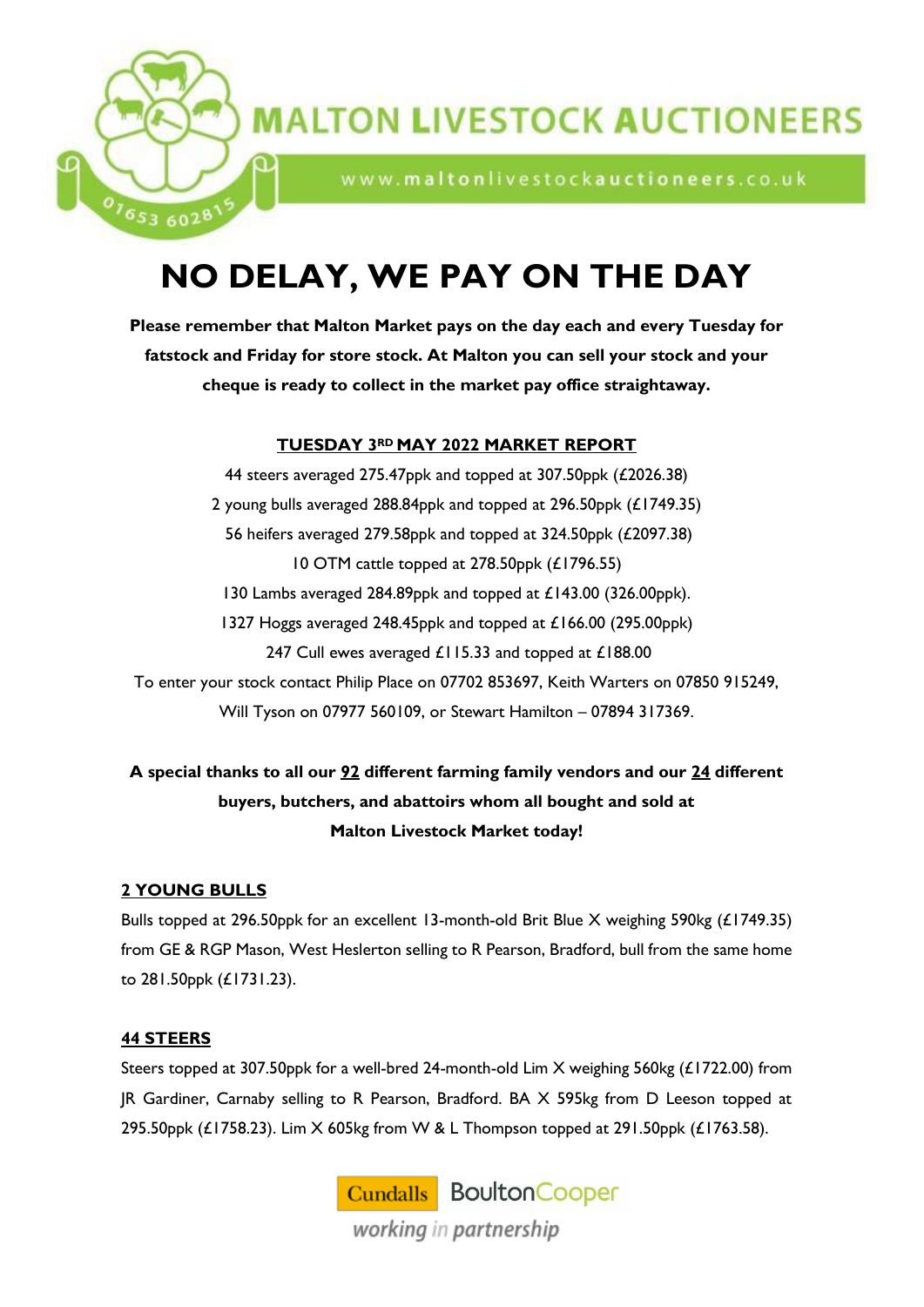Lim X 605kg from D & J Oxtoby topped at 301.50ppk (£1824.08). Brit Blue X 665kg from DR Jackson topped at 287.50ppk (£1911.88). Lim X 685kg from AG & J Marson topped at 286.50ppk (£1962.53). Brit Blue  $X$  580kg from P Raines and Son topped at 297.50ppk (£1725.50). Lim  $X$ 620kg from J & R Waind topped at 277.50ppk (£1720.50). Lim X 615kg from JS & B Pease topped at 289.50ppk (£1780.43). Lim X 590kg from DR Brotherton topped at 285.50ppk (£1684.45). Lim X 715kg from M Eddon topped at 274.50ppk (£1962.68). Lim X 685kg from TFW Morley topped at 277.50ppk (£1900.88). LO X 665kg from SG Harrison topped at 245.50ppk (£1632.58). Lim X 600kg from DD & P Barnes topped at 242.50ppk (£1455.00). Lim X 560kg from PR Wood topped at 249.50ppk (£1397.20). Lim X 485kg from P Darrell topped at 243.50ppk (£1180.98). Brit Blue X 665kg from D & JM Whitehead topped at 247.50ppk (£1645.88).

| PRIME CATTLE         | <b>Breed</b>        | <b>Hds</b>     | Á٧      | <b>Min</b> | Max     | Lot Hds | <b>Seller Name and Address</b>                                          |
|----------------------|---------------------|----------------|---------|------------|---------|---------|-------------------------------------------------------------------------|
| <b>STEER 370-550</b> | п                   | $\overline{2}$ | 1177.55 | 1174.13    | 1180.98 |         | P,DARRELL,VALE VIEW FARM, NETTLEDALE LANE,<br><b>SCARBOROUGH</b>        |
|                      | Total               | 2              | 1177.55 | Av Head    | 237.89  |         | Av Kilo                                                                 |
| <b>STEER 551-650</b> | ш                   | 21             | 1703.02 | 1397.20    | 1835.03 | 1       | DR JACKSON & SON,CARNABY HOUSE, CARNABY, NORTH<br><b>HUMBERSIDE</b>     |
|                      | BRIT/B              | 4              | 1750.10 | 1713.00    | 1828.58 | 1       | <b>P.BAINES &amp; SON.SOUTH FARM, STONEGRAVE, YORK</b>                  |
|                      | BAX                 | 3              | 1758.55 | 1650.15    | 1867.28 | 1       | <b>P.RAINES &amp; SON.SOUTH FARM, STONEGRAVE, YORK</b>                  |
|                      | Total               | 28             | 1715.69 | Av Head    | 283.08  |         | Av Kilo                                                                 |
| <b>STEER 651+</b>    | <b>BRIT WHITE 1</b> |                | 1645.88 | 1645.88    | 1645.88 | 1       | D,LEESON,KIRBY WOLD FARM, KIRBY GRINDALYTHE,                            |
|                      | п                   | 7              | 1908.13 | 1725.68    | 2026.38 |         | A G & J.MARSON.PILMOOR FARM. HUNMANBY. NORTH<br><b>YORKSHIRE</b>        |
|                      | L0                  | 3              | 1607.11 | 1576.13    | 1632.58 |         | S G.HARRISON & SON.RECTORY FARM. SETTRINGTON. NORTH<br><b>YORKSHIRE</b> |
|                      | BRIT/B              | 3              | 1859.21 | 1645.88    | 2019.88 |         | DR JACKSON & SON CARNABY HOUSE, CARNABY, NORTH<br><b>HUMBERSIDE</b>     |
|                      | Total               | 14             | 1814.41 | Av Head    | 265.85  |         | Av Kilo                                                                 |

#### **56 HEIFERS**

Heifers topped at 324.50ppk for an excellent 25-month-old Lim X weighing 570kg (£1849.65) from J & R Waind, Brawby selling to R Pearson, Bradford, heifer from the same home to 308.50ppk (£1943.55). Lim X 585kg from JR Gardiner topped at 313.50ppk (£1833.98), heifers from the same home to 309.50ppk x2. Brit Blue X 570kg from GE & RGP Mason topped at 299.50ppk (£1707.15). Lim X 585kg from JF Wood topped at 298.50ppk (£1746.23). Lim X 515kg from CF Beal topped at 305.50ppk (£1573.33). Lim X 545kg from DR Jackson topped at 305.50ppk (£1664.98). Brit Blue X 605kg from W & L Thompson topped at 299.50ppk (£1811.98). Lim X 490kg from DD & P Barnes topped at 297.50ppk (£1457.75). Lim X 480kg from G Dring topped at 293.50ppk (£1408.80). Brit Blue X 565kg from FAO Wardell topped at 298.50ppk (£1686.53). Lim X 670kg from MW Jackson topped at 270.50ppk (£1812.35). Brit Blue X 705kg from OJ & J Barker topped at 297.50ppk (£2097.38). Lim X 625kg from N Marwood topped at 317.50ppk (£1984.38), heifers from the same home to 315.50ppk x3, 307.50ppk **(£2075.63),** 294.50ppk **(£2046.78).** Lim X 615kg from TFW Morley topped at 299.50ppk (£1841.93). Char X 720kg from TA Foster topped at 246.50ppk (£1774.80). Lim X 525kg from DA & EM Dowsland topped at 278.50ppk (£1462.13). BA X 615kg from DB & SR Wass topped at 269.50ppk (£1657.43).

> **Cundalls** Boulton Cooper working in partnership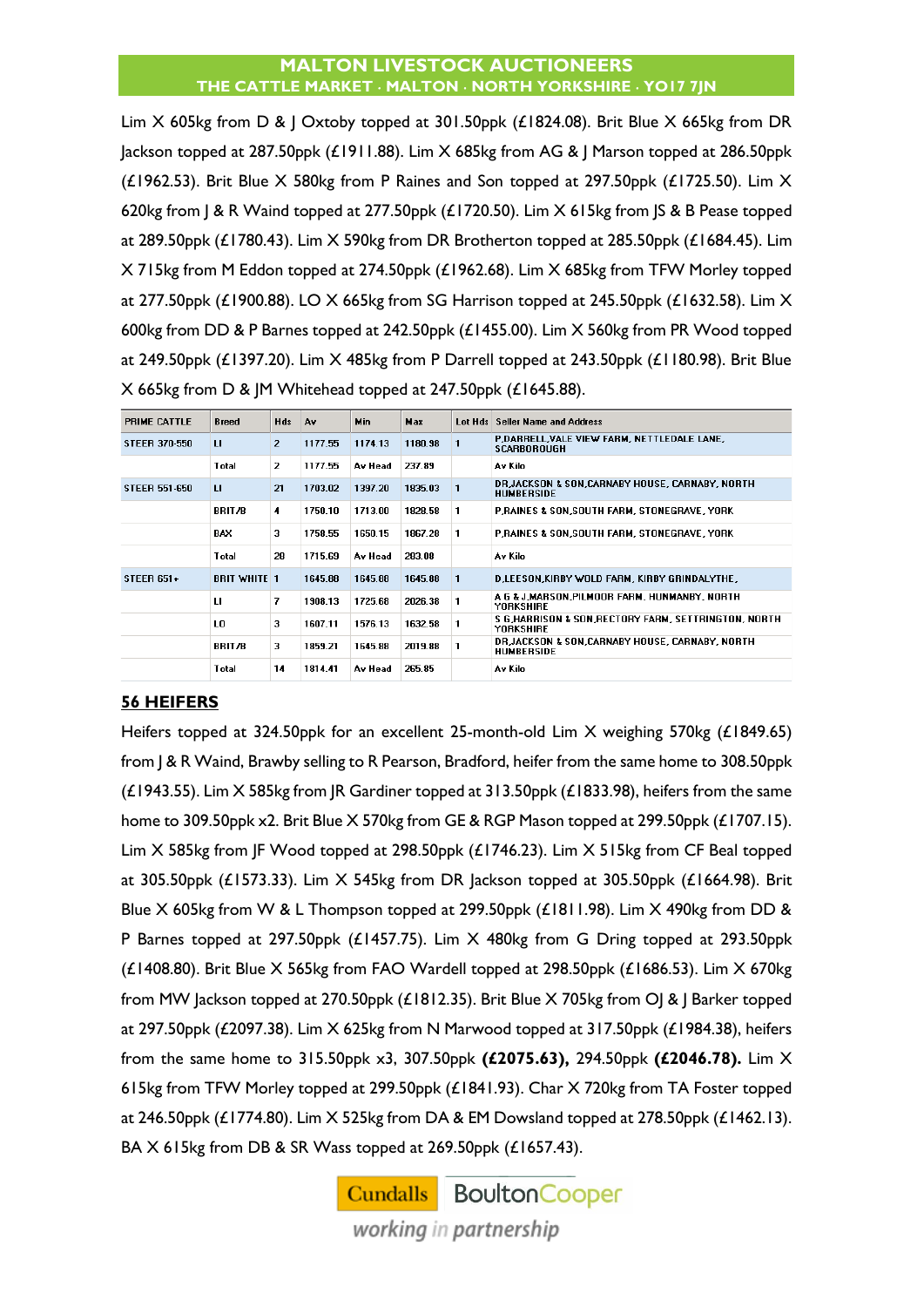| <b>HEIFER 330-500</b> | п          | $\overline{2}$ | 1433.28 | 1408.80 | 1457.75 |              | DD &P.BARNES.MANOR FARM. YAPHAM. YORK                                 |
|-----------------------|------------|----------------|---------|---------|---------|--------------|-----------------------------------------------------------------------|
|                       | BRIT/B     | 1.             | 1127.63 | 1127.63 | 1127.63 |              | P,DARRELL,VALE VIEW FARM, NETTLEDALE LANE,<br><b>SCARBOROUGH</b>      |
|                       | Total      | 3              | 1331.39 | Av Head | 278.34  |              | Av Kilo                                                               |
| <b>HEIFER 501-590</b> | u          | 20             | 1625.28 | 1229.25 | 1861.45 | 1            | N, MARWOOD, HILL TOP FARM, HAROME,                                    |
|                       | BRIT/B     | 6              | 1369.11 | 1147.45 | 1686.53 |              | F A O.WARDELL & SON.WOODHOUSE FARM. WESTOW. NORTH<br><b>YORKSHIRE</b> |
|                       | BAX        | 1.             | 1147.45 | 1147.45 | 1147.45 |              | P,DARRELL,VALE VIEW FARM, NETTLEDALE LANE,<br>SCARBOROUGH             |
|                       | <b>CHX</b> | 1.             | 1211.25 | 1211.25 | 1211.25 |              | T A FOSTER MANOR FARM, HARTON, YORK                                   |
|                       | Total      | 28             | 1538.53 | Av Head | 279.64  |              | Av Kilo                                                               |
| <b>HEIFER 591+</b>    | п          | 15             | 1792.02 | 1544.03 | 2075.63 | $\mathbf{1}$ | N,MARWOOD,HILL TOP FARM, HAROME,                                      |
|                       | BRIT/B     | 6              | 1811.71 | 1555.63 | 2097.38 | 1            | O J & J M, BARKER, EAST LODGE, CARR LANE, SCARBOROUGH                 |
|                       | BAX        | 3              | 1627.05 | 1597.03 | 1657.43 |              | DB & SR,WASS,SINNINGTON LODGE, SINNINGTON, NORTH<br><b>YORKSHIRE</b>  |
|                       | <b>CHX</b> | 1.             | 1774.80 | 1774.80 | 1774.80 | 1            | T A FOSTER MANOR FARM, HARTON, YORK                                   |
|                       | Total      | 25             | 1776.26 | Av Head | 279.64  |              | Av Kilo                                                               |

# **10 OTM CATTLE**

#### *6 Older cull cows (over 72 months old)*

Lim X 765kg from OJ & J Barker, Brompton topped at 201.50ppk (£1541.48). Lim X 765kg from Riseborough Farming topped at 198.50ppk (£1518.53). Lim X 705kg from DJ & S Tomlinson topped at 198.50ppk (£1399.43). Lim X 650kg from DA & EM Dowsland topped at 166.50ppk (£1082.25). Lim X 535kg from JB Wood topped at 139.50ppk (£746.33).

#### *4 OTM Heifers*

BA X 645kg from RT Ward topped at 278.50ppk (£1796.33). Char X 670kg from CS Snowden topped at 209.50ppk (£1403.65). Brit Blue X 690kg from MW Horsley, Ebberston topped at 189.50ppk selling to JA Jewitt.

#### **130 PRIME LAMBS**

Lambs topped at 326.00ppk for a pen of excellent Char  $X$  43kg (£140.00) from FJ Hodsman, Eddlethorpe selling to Radfords Butchers, Sleights. Texel X 45kg from KL Hodsman topped at 316.00ppk (£142.00). Texel X 41kg from CT Stonehouse topped at 307.00ppk (£126.00). Texel X 44kg from C Mudd topped at 305.00ppk (£134.00). Texel X 40kg from EP & A Richardson topped at 300.00ppk ( $E120.00$ ). Suff X 43kg from WL Caley topped at 300.00ppk ( $E129.00$ ).

| LAMB/S 39.1-45.5 | <b>CHAROLLAI: 9</b> |    | 128.56 | 125.00  | 140.00 | $\overline{2}$ | F J.HODSMAN & SONS LIMITED KENNELS FARM.<br>EDDLETHORPE, NORTH YORKSHIRE |
|------------------|---------------------|----|--------|---------|--------|----------------|--------------------------------------------------------------------------|
|                  | <b>TEXEL</b>        | 65 | 125.43 | 115.00  | 142.00 | 2              | K L.HODSMAN.KENNEL FARM, EDDLETHORPE,                                    |
|                  |                     | 19 | 119.47 | 100.00. | 129.00 |                | W L.CALEY.MANOR FARM. TIBTHORPE.                                         |
|                  | Total               | 74 | 125.81 | Av Head | 288.32 |                | Av Kilo                                                                  |
| LAMB/S 45.6-52   | <b>CHAROLLAI: 7</b> |    | 136.00 | 136.00  | 136.00 |                | F J.HODSMAN & SONS LIMITED KENNELS FARM.<br>EDDLETHORPE, NORTH YORKSHIRE |
|                  | <b>SUFF</b>         | 7  | 120.00 | 120.00  | 120.00 | 7              | AW & BW MOOK & SON RICE HILL FARM, FLAXTON,                              |
|                  | <b>TEXEL</b>        | 23 | 132.83 | 128.00  | 143.00 | 5              | K L.HODSMAN.KENNEL FARM. EDDLETHORPE.                                    |
|                  | Total               | 37 | 131.00 | Av Head | 280.66 |                | Av Kilo                                                                  |

**Cundalls** Boulton Cooper working in partnership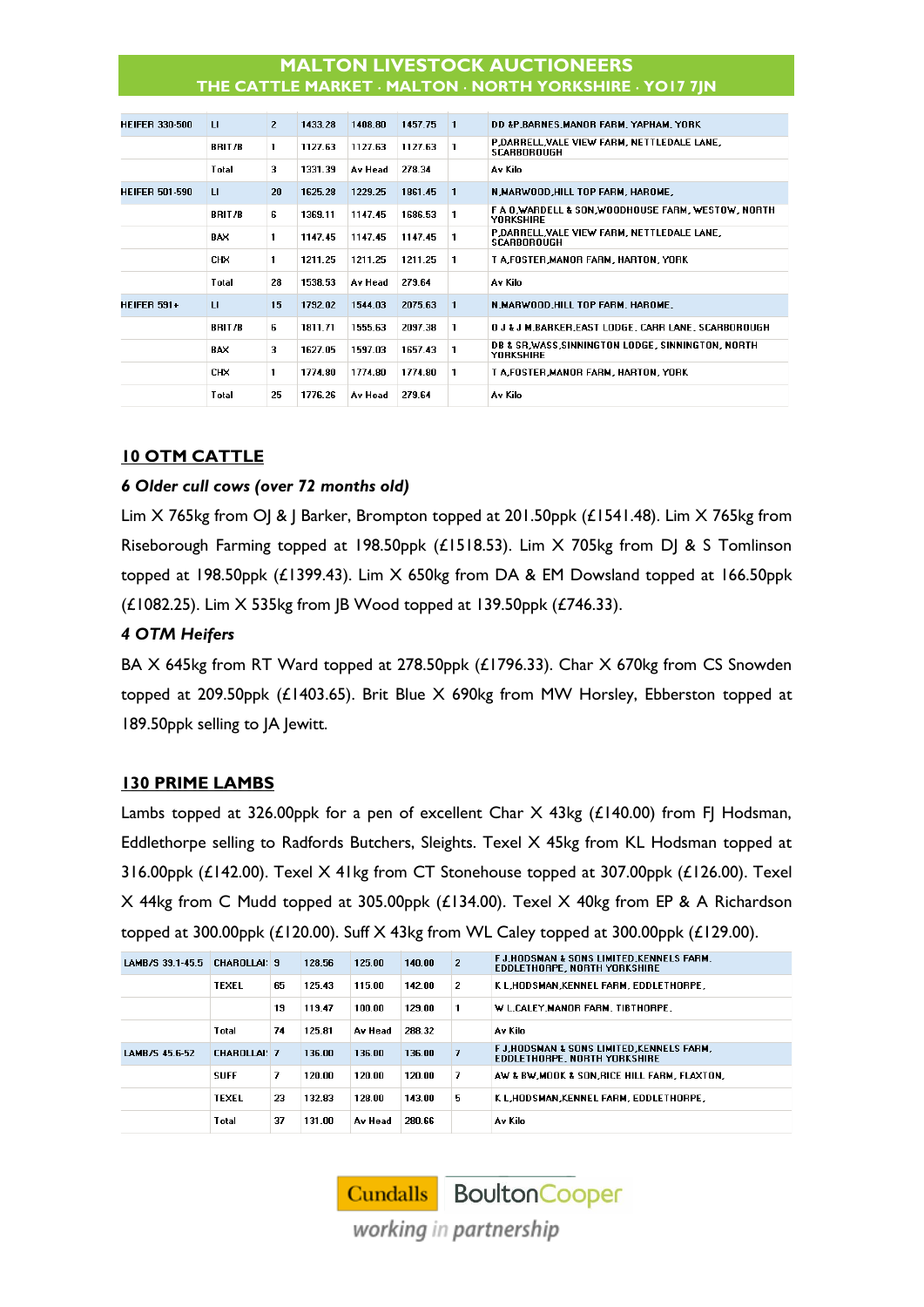#### **1327 PRIME HOGGS**

#### **Top Price Per Head**

The top price per head was for a pen of 62kg Beltex X from JP Mason and Son, Langton which sold for £166.00 to Andrew Radford of Radfords Butches, Sleights, several other pens from the same home sold for £162 and £160. Beltex X 67kg £162.00 LW Aconley. Texel X 49kg £140.00 Henry Bulmer. Suff X 59kg £140.00 CF Beal. Texel X 54kg £134.00 FJ Hodsman. Texel X 56kg £130.00 WH & DM Curtis. Char X 46kg £130.00 Ian Grice. Texel X 63kg £130.00 RG Brader. Texel X 56kg £130.00 DT Sowersby. Texel X 57kg £130.00 L Jefferson. Char X 72kg £130.00 BW Raines.

| <b>PRIME HOGGS</b>      | <b>Breed</b>      | Hds            | Å٧     | Min.    | Max    | Lot Hds        | <b>Seller Name and Address</b>                                             |
|-------------------------|-------------------|----------------|--------|---------|--------|----------------|----------------------------------------------------------------------------|
| HOGG/S 32.1-39          | MULE              | $\mathbf{1}$   | 74.00  | 74.00   | 74.00  | 1              | R G,BRADER,MANOR FARM, THIXENDALE,                                         |
|                         | <b>TEXEL</b>      | 6              | 98.00  | 98.00   | 98.00  | 6              | R N.SMITH, DALE VIEW FARM, LOW BELL END, PICKERING                         |
|                         | WELSH             | 6              | 78.00  | 78.00   | 78.00  | 6              | TD,SOUTHWELL,WEST LANDS, WEST LANE, DRIFFIELD                              |
|                         | Total             | 13             | 86.92  | Av Head | 235.91 |                | Av Kilo                                                                    |
| HOGG/S 39.1-45.5 SCOTTS |                   | $\overline{2}$ | 110.00 | 110.00  | 110.00 | $\overline{2}$ | PR, WILKINSON, THE ESTATE OFFICE, STONELEY WOODS, YORK                     |
|                         | <b>MULE</b>       | 9              | 112.00 | 112.00  | 112.00 | 9              | R G, BRADER, MANOR FARM, THIXENDALE,                                       |
|                         | <b>CHAROLLAI:</b> | 90             | 118.62 | 111.00  | 125.00 | 9              | <b>LGRICE MOUNT PLEASANT FARM. HANGING GRIMSTON, YORK</b>                  |
|                         | <b>RYELAND</b>    | 3              | 106.00 | 106.00  | 106.00 | 3              | N, CUNNINGHAM, 62 MAYVILLE AVENUE, SCARBOROUGH,                            |
|                         | LLEYN             | 15             | 115.87 | 114.00  | 118.00 | 6              | B J,WHARTON,54B EASTBECK, ST HILDAS STREET, MALTON                         |
|                         | <b>SUFF</b>       | 8              | 120.00 | 120.00  | 120.00 | 8              | S G,HARRISON & SON,RECTORY FARM, SETTRINGTON, NORTH<br><b>YORKSHIRE</b>    |
|                         | <b>TEXEL</b>      | 98             | 113.53 | 81.00   | 121.00 | 11             | J A,CUSSONS LTD,GRANGE FARM, EAST HESLERTON, NORTH<br>YORKSHIRE            |
|                         | BELX              | $\overline{2}$ | 120.00 | 120.00  | 120.00 | 2              | <b>B M, WILLSHER, SEVEN ACRES, SNAINTON,</b>                               |
|                         |                   | 4              | 112.50 | 110.00  | 115.00 | 2              | C G.HARPER & SON.EAST BROW FARM, NEWTON ON<br>RAWCLIFFE, NORTH YORKSHIRE   |
|                         | Total             | 227            | 115.80 | Av Head | 270.88 |                | Av Kilo                                                                    |
| HOGG/S 45.6-52          | <b>MULE</b>       | 37             | 117.59 | 112.00  | 122.00 | 9              | R G, BRADER, MANOR FARM, THIXENDALE,                                       |
|                         | CHAROLLAI: 83     |                | 124.36 | 120.00  | 130.00 | 9              | I,GRICE,MOUNT PLEASANT FARM, HANGING GRIMSTON, YORK                        |
|                         | LLEYN             | 4              | 120.00 | 120.00  | 120.00 | 4              | M A,HAMMOND,EBBERSTON COMMON FARM, LANGDALE END,<br><b>NORTH YORKSHIRE</b> |
|                         | <b>SUFF</b>       | 43             | 122.95 | 120.00  | 126.00 | 10             | D F,BYASS & SON,BAINTON BURROWS FARM, BAINTON, EAST<br><b>YORKSHIRE</b>    |
|                         | <b>CHEVIOT</b>    | 7              | 120.00 | 120.00  | 120.00 | 7              | F J,HODSMAN & SONS LIMITED, KENNELS FARM,<br>EDDLETHORPE, NORTH YORKSHIRE  |
|                         | <b>TEXEL</b>      | 257            | 124.33 | 118.00  | 140.00 | 8              | M T.BULMER.WELLFIELD HOUSE, SALTON, NORTH YORKSHIRE                        |
|                         | BELX              | 41             | 139.61 | 120.00  | 142.00 | 12             | L W ACONLEY & SONS EAST CAWTHORNE FARM, CROPTON,<br><b>NORTH YORKSHIRE</b> |
|                         |                   | 11             | 119.64 | 110.00  | 123.00 | 7              | I,SWALLOW,PIGEON COTE FARM, BEVERLEY ROAD, DRIFFIELD                       |
|                         | Total             | 472            | 124.91 | Av Head | 253.75 |                | Av Kilo                                                                    |
| <b>HOGG/S 52+</b>       | <b>BFLEIC</b>     | 3              | 116.00 | 116.00  | 116.00 | 3              | STORY CONT SERVICES LTD,SOUTHFIELD FARM, BARTINDALE<br>ROAD, FILEY         |
|                         | <b>MULE</b>       | 9              | 123.00 | 123.00  | 123.00 | 9              | R G.BRADER.MANOR FARM, THIXENDALE,                                         |
|                         | CHAROLLAI: 2      |                | 123.00 | 116.00  | 130.00 | 1              | BW & BR, RAINES & SON ACOMB HOUSE, OLD MALTON, NORTH<br>YORKSHIRE          |
|                         | <b>DORSET</b>     | 1              | 124.00 | 124.00  | 124.00 | 1              | F J,HODSMAN & SONS LIMITED,KENNELS FARM,<br>EDDLETHORPE, NORTH YORKSHIRE   |
|                         | <b>SUFF</b>       | 141            | 129.85 | 120.00  | 140.00 | 10             | C F,BEAL,ABBEY FARM, YEDINGHAM, NORTH YORKSHIRE                            |
|                         | <b>TEXEL</b>      | 154            | 129.88 | 120.00  | 140.00 | 10             | C F,BEAL,ABBEY FARM, YEDINGHAM, NORTH YORKSHIRE                            |
|                         | <b>BELX</b>       | 268            | 151.41 | 140.00  | 166.00 | 9              | J P.MASON & SONS.EAST FARM, LANGTON, NORTH YORKSHIRE                       |
|                         |                   | 19             | 124.74 | 114.00  | 130.00 | 1              | LUKE ,JEFFERSON,14 FOSS WAY, STAMFORD BRIDGE,                              |
|                         | Total             | 578            | 139.64 | Av Head | 240.25 |                | Av Kilo                                                                    |

**Cundalls** Boulton Cooper

working in partnership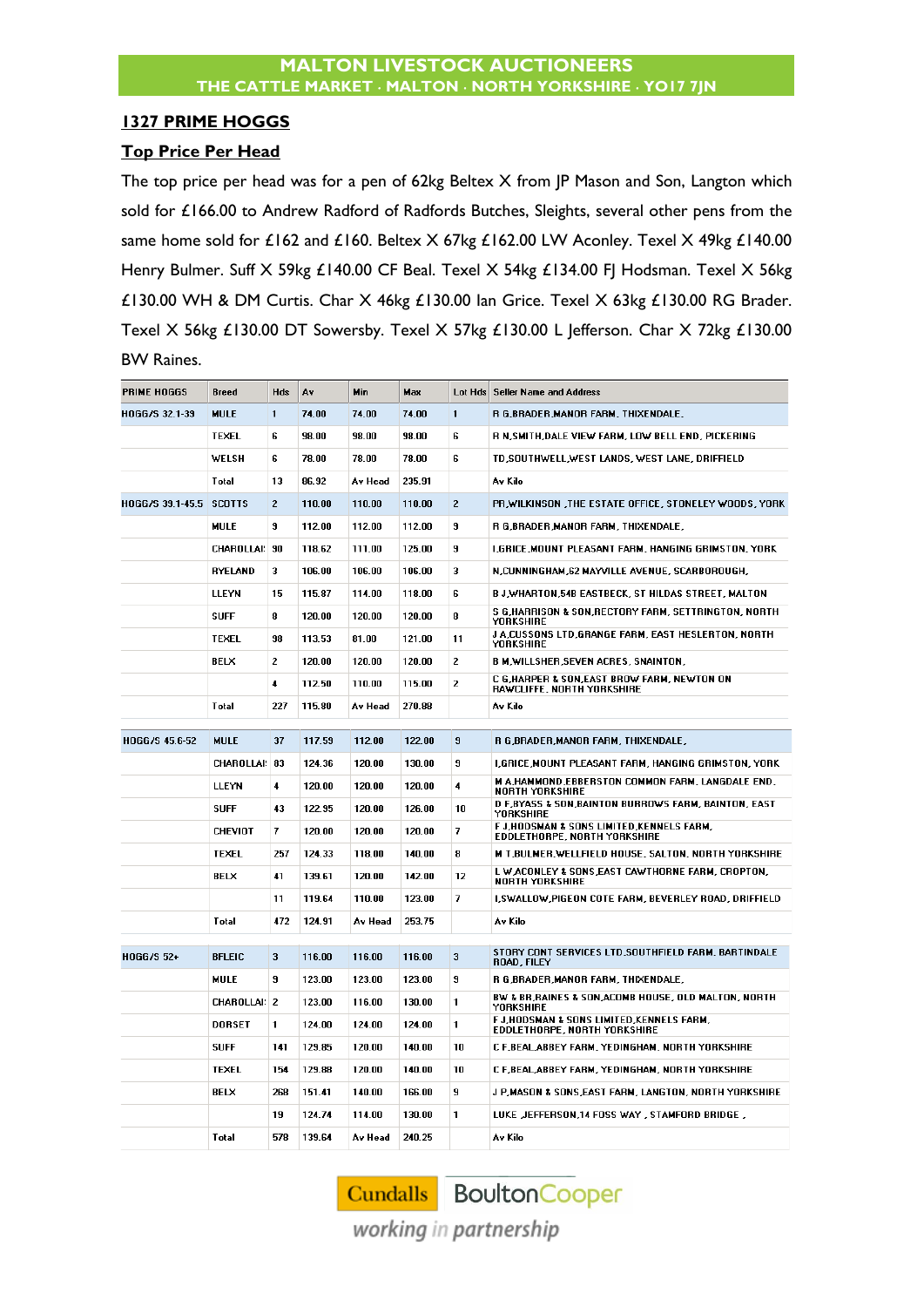#### **Top Price per Kilo**

Hoggs topped at 295.00ppk for a pen of excellent Lleyn X 40kg (£118.00) from Bethany Wharton, Sherburn selling to Rob Pickering. Beltex X 55kg from JP Mason topped at 291.00ppk (£160.00). Texel X 42kg from JA Cussons topped at 288.00ppk (£121.00). Texel X 49kg from Henry Bulmer topped at 286.00ppk (£140.00). Char X 42kg from Ian Grice topped at 283.00ppk (£119.00). Texel X 42kg from SW Russell topped at 281.00ppk (£118.00). Texel X 40kg from RG Brader topped at 280.00ppk (£112.00). Texel X 43kg from D Simpson topped at 279.00ppk (£120.00).

#### **258 CULL EWES/RAMS**

#### **Ewes Av. £115.33**

#### **Rams Av. £135.55**

Mule X topped at £142.00. 57 ewes averaged £108.96. Top price AG & J Marson. Suffolk X topped at £188.00. 67 ewes averaged £133.24. Top price R C Reed. Texel X topped at £160.00. 86 ewes averaged £115.38. Top price Luke Jefferson. Char X topped at £154.00. 8 ewes averaged £117.50. Top price KL Hodsman. Zwarble X topped at £74.00. 5 ewes averaged £30.80. Top price P Darrel BFL X topped at £99.00. I ewe averaged £99.00. Top price Story Contract Services. Herd X topped at £69.00. 1 ewe averaged £69.00. Top price Hayley Bird. Lleyn X topped at £120.00. 17 ewes averaged £104.94. Top price. S Rhodes. Swale topped at £86.00. 4 ewes averaged £68.00. Top price R & | Myers. Oxford X topped at £108.00. 1 ewe averaged £108.00. Top price S Rhodes. Other X topped at £153.00. 11 ewes averaged £91.27. Top price R & NO Barnes.

Char X Ram topped at £162.00. 3 rams averaged £162.00. Top Price KT & K Eddon Lleyn X Ram topped at £128.00. 1 ram averaged £128.00. Top price MA Hammond Texel Ram topped at £166.00. 6 rams averaged £129.50. Top price DT Sowersby. S Down X Rams topped at £100.00. 1 ram averaged £100.00. Top price N Cunningham Other Rams topped at £110.00. 1 ram averaged £110.00. Top price BW & DJ Glaves

# **STORES - FRIDAY 29TH APRIL 2022**

**A good entry of ewes and lambs met with a very brisk trade with plenty of buyers at the ring side. The trade topping at £395 an outfit (£131/life) from an entry of 112 Suffolk x shearlings with lambs from George & Nick Marwood of Harome which saw their excellent run average £347 per outfit (£132 / life).** 

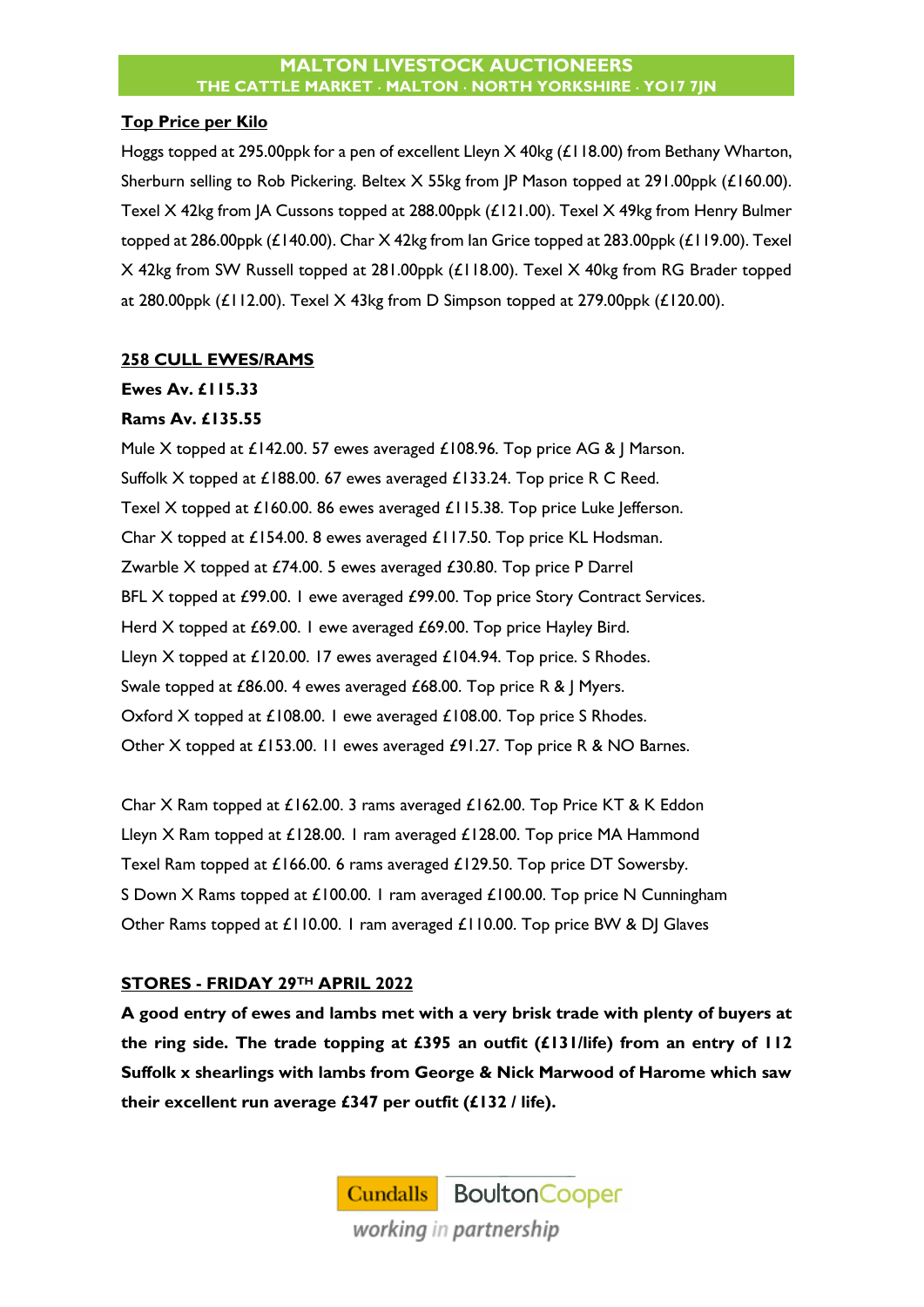Forward 74 ewes with lambs.

Suffolk x shearlings to £395 / outfit (Av £132/life). - G & I Marwood, Harome Suffolk x ewes with lambs to £285/outfit (Av £96.00/life) – G & I Marwood, Harome Texel x ewes with lambs to £252/outfit – (Av £201) K Adams, East Moors. Charollais x ewes with lambs to £164/outfit. (Av £164) – A D Scott, Low Marishes, Mule ewes with lambs to £203/outfit (Av £166) – FWO Richardson, Bewholme

#### **There was a good show of good quality Store cattle which met a tremendous trade.**

Angus x cows with calves to £1120 – M Todd, Harton Brit Blue heifers to £1070 – PA & SM Coates, Scalby Limousin x steers to £1320 (Av £1100) – MA Hammond, Ebberston. Limousin x heifers to £1260 (Av £1183) – MA Hammond, Ebberston. Limousin x bulls to £1195, PA & SM Coates, Scalby.

Will Tyson on Behalf of Malton Livestock Auctioneers

#### **Mobile: 07977 560109**

#### **Office: 01653 697820**

#### **Young Bulls – Sale commencing – 11.00am**

| Prices per kilogram |                        |     |        |        |         |  |  |
|---------------------|------------------------|-----|--------|--------|---------|--|--|
| <b>YDe</b>          | Weight                 | No. | From   | ' o    | Average |  |  |
| Medium              | 551-650kg              |     | 281.50 | 296.50 | 288.84  |  |  |
|                     | <b>Overall Average</b> |     |        |        |         |  |  |

Prices per head

| <b>YDe</b>      | Weight    | No. | From         | $\circ$ | Average |
|-----------------|-----------|-----|--------------|---------|---------|
| Medium          | 551-650kg |     | 731<br>ن ک . | 749.35  | 740.29  |
| Overall Average | 1740.29   |     |              |         |         |

#### **Clean Cattle - Sale commencing after the young bulls Prime Steers**

Prices per kilogram

| Type                   | Weight      | No. | From   | To     | Average |
|------------------------|-------------|-----|--------|--------|---------|
| Light                  | 330-550kg   |     | 232.50 | 243.50 | 237.89  |
| Medium                 | $551 - 650$ | 28  | 242.50 | 307.50 | 283.08  |
| Heavy                  | $65$ kgs +  |     | 233.50 | 287.50 | 265.85  |
| <b>Overall Average</b> | 275.47      |     |        |        |         |

|                 | <b>Overall Average</b> |     |         |         |         |  |
|-----------------|------------------------|-----|---------|---------|---------|--|
| Heavy           | $65$ l kgs +           | 4   | 1576.13 | 2026.38 | 1814.41 |  |
| Medium          | $551 - 650$ kg         | 28  | 1397.20 | 1867.28 | 1715.69 |  |
| Light           | 330-550kg              |     | 1174.13 | 1180.98 | 1177.56 |  |
| Type            | Weight                 | No. | From    | To      | Average |  |
| Prices per head |                        |     |         |         |         |  |

Cundalls BoultonCooper

working in partnership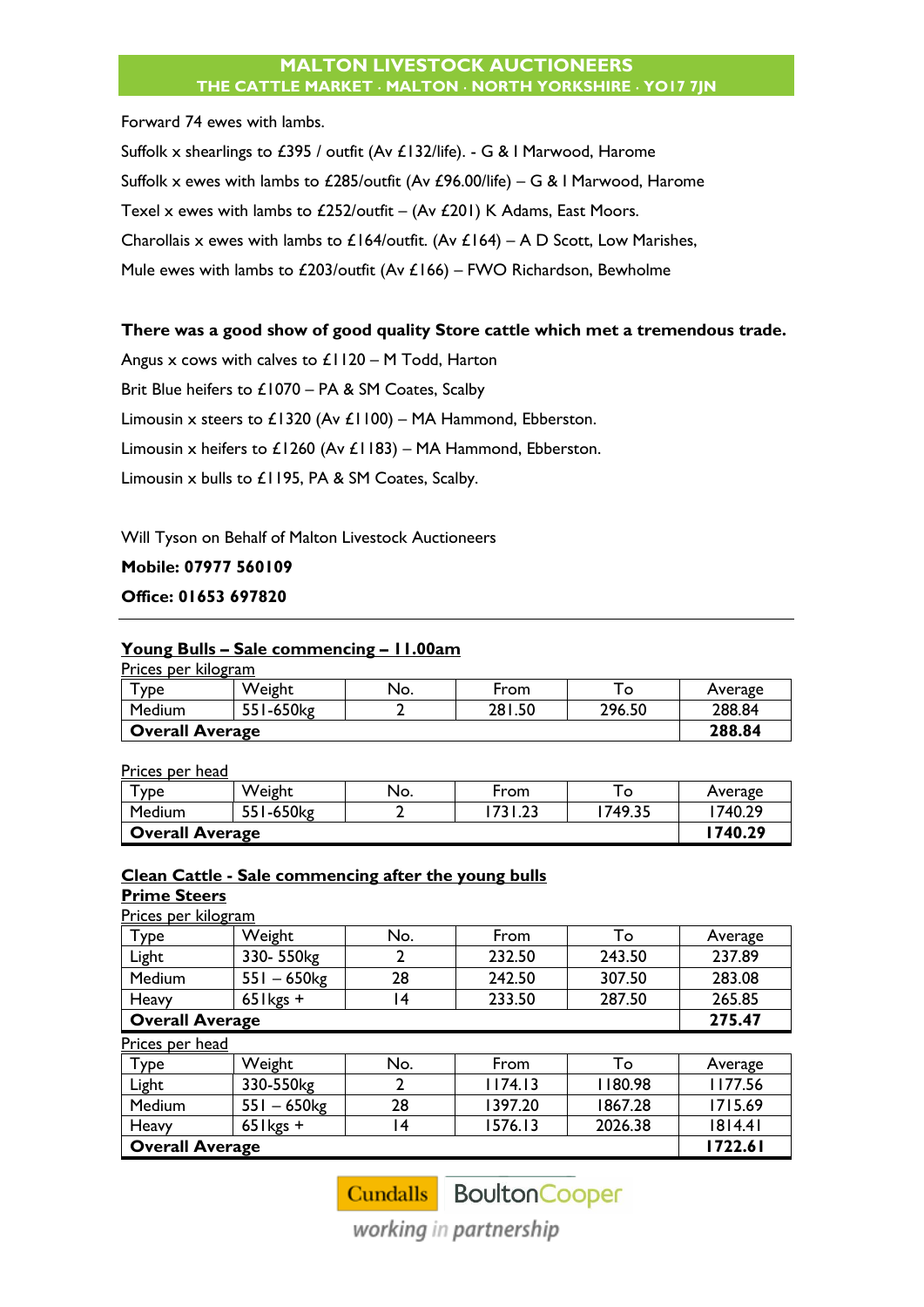#### **Prime Heifers**

Prices per kilogram

| $\mathsf{v}_{\mathsf{p} \mathsf{e} \mathsf{p}}$ | Weight                    | No. | From   | To     | Average |
|-------------------------------------------------|---------------------------|-----|--------|--------|---------|
| Light                                           | 330-550kg                 |     | 242.50 | 297.50 | 278.34  |
| Medium                                          | $501 - 590$ <sub>kg</sub> | 28  | 216.50 | 324.50 | 279.64  |
| Heavy                                           | $59$ lkg +                |     | 237.50 | 317.50 | 279.64  |
| <b>Overall Average</b>                          |                           |     |        |        | 279.58  |

#### Prices per head

| Type                   | Weight         | No. | From    | To      | Average |
|------------------------|----------------|-----|---------|---------|---------|
| Light                  | 330-550kg      |     | 1127.63 | 1457.75 | 1331.39 |
| Medium                 | $501 - 590$ kg | 28  | 147.45  | 1861.45 | 1538.53 |
| Heavy                  | $59$ lkg +     | 25  | 1544.03 | 2097.38 | 1776.26 |
| <b>Overall Average</b> |                |     |         |         | 1633.53 |

# **OTM Cattle – sale commencing after clean cattle**

Prices per kilogram

| $\tau_{\texttt{ype}}$ | Age          | No. | From   | l o    | Average |
|-----------------------|--------------|-----|--------|--------|---------|
| <b>OTM Heifers</b>    |              |     | 209.50 | 289.50 | 262.13  |
| <b>Cull Cows</b>      | Over 72 mths |     | 139.50 | 201.50 | 180.95  |
|                       |              |     |        |        | 212.80  |

#### Prices per head

| $\tau$ ype         | Age          | No. | From    | ⊤o      | Average |
|--------------------|--------------|-----|---------|---------|---------|
| <b>OTM Heifers</b> |              |     | 1403.65 | 1997.55 | 1720.21 |
| <b>Cull Cows</b>   | Over 72 mths |     | 746.33  | 1541.48 | 1225.92 |
|                    |              |     |         |         | 1423.60 |

# **Finished Sheep – Sale Commencing 12.30pm**

# **Prime Lambs**

Prices per kilogram

| $T$ vpe                | Weight         | No. | From   | To T   | Average |
|------------------------|----------------|-----|--------|--------|---------|
| Medium                 | 39.1 - 45.5 kg | 93  | 244.00 | 326.00 | 286.70  |
| Heavy                  | $45.6 - 52$ kg |     | 255.00 | 311.00 | 280.66  |
| <b>Overall Average</b> |                |     |        |        | 284.89  |

Prices per head

| $\mathbf{\tau}_{\texttt{VDe}}$ | Weight           | No. | From   | To     | Average |
|--------------------------------|------------------|-----|--------|--------|---------|
| <b>Medium</b>                  | 39.1 - 45.5 kg   | 93  | 100.00 | 142.00 | 124.52  |
| Heavy                          | . – 52kg<br>45.6 | דכ  | 120.00 | 143.00 | 131.00  |
| <b>OverallAverage</b>          |                  |     |        |        | 126.36  |

# **Prime Hoggs**

Prices per kilogram

| Type                   | Weight                    | No. | From   | То     | Average |
|------------------------|---------------------------|-----|--------|--------|---------|
| Light                  | 25.5-32.0kg               |     | 215.00 | 215.00 | 215.00  |
| Standard               | $32.1 - 39$ <sub>kg</sub> |     | 200.00 | 280.00 | 235.91  |
| Medium                 | 39.1-45.5kg               | 203 | 193.00 | 295.00 | 270.01  |
| Heavy                  | $45.6 - 52$ kg            | 502 | 231.00 | 286.00 | 254.53  |
| Other                  | $52kg +$                  | 605 | 176.00 | 291.00 | 239.19  |
| <b>Overall Average</b> |                           |     |        |        | 248.45  |

Cundalls BoultonCooper

working in partnership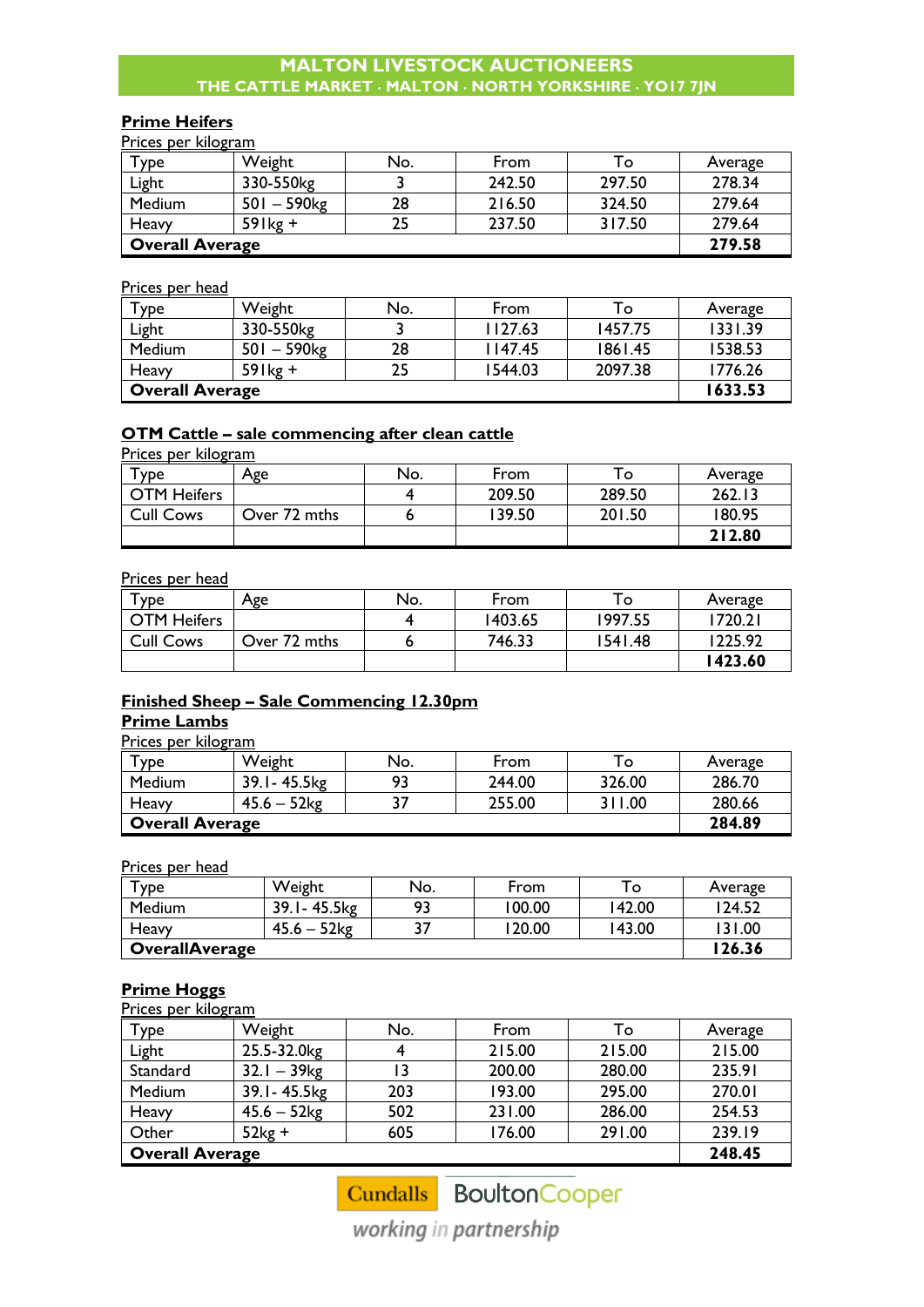#### Prices per head

| Type                  | Weight                    | No. | From   | То     | Average |
|-----------------------|---------------------------|-----|--------|--------|---------|
| Light                 | 25.5-32.0kg               |     | 58.00  | 58.00  | 58.00   |
| Standard              | $32.1 - 39$ <sub>kg</sub> |     | 74.00  | 98.00  | 86.92   |
| Medium                | 39.1 - 45.5 kg            | 203 | 81.00  | 122.00 | 114.66  |
| Heavy                 | $45.6 - 52$ kg            | 502 | 110.00 | 142.00 | 124.77  |
| Other                 | $52kg +$                  | 605 | 114.00 | 66.00  | 138.99  |
| <b>OverallAverage</b> |                           |     |        |        | 129.10  |

## **Store Sheep and Culls – sale commencing after prime hoggs**

| Prices per head  |     |       |        |         |  |  |
|------------------|-----|-------|--------|---------|--|--|
| $T$ ype          | No. | From  |        | Average |  |  |
| <b>Cull Ewes</b> | 247 | 20.00 | 188.00 | 15.33   |  |  |
| Cull Rams        |     | 43.00 | 166.00 | 135.55  |  |  |

#### **FRIDAY 6th MAY 2022**

# **SPECIAL SECOND SPRING SALE OF SUCKLER**

#### **CALVES AND STORE CATTLE**

#### **120 – 150 store cattle and suckler bulls**

Further Entries Invited.

# **Sheep at 11.00am**

#### **Special Show and Sale of Ewes and Lambs.**

20 Suffolk x shearlings & Lambs – GI Marwood, Harome

30 Mule ewes & lambs – DR Brotherton, Whitwell

20 Ewes with Lambs Texel x Mule – FAO Richardson, Bewholme

20 Suff and Texel x ewes with Texel x Lambs – DT Sowersby, Etton

# Flock Dispersal

17 Mule Shlgs with 25 Suff x lambs - J Colbeck, Egton

32 Mule Ewes with 60 Suff  $\times$  lambs  $-$  J Colbeck, Egton

1 Suff Shlg stock Tup – J Colbeck, Egton

# **TUESDAY 10th MAY 2022**

#### **Weekly Sale of Prime Stock**

Prime Steers, heifers and cull cows sold from 11.00am

Prime Hoggs and cull ewes from 12.30pm approx.

Tuesday prime market sales are Green Markets every week with a wide range of local and national butchers, abattoirs and retailers looking for stock every week.